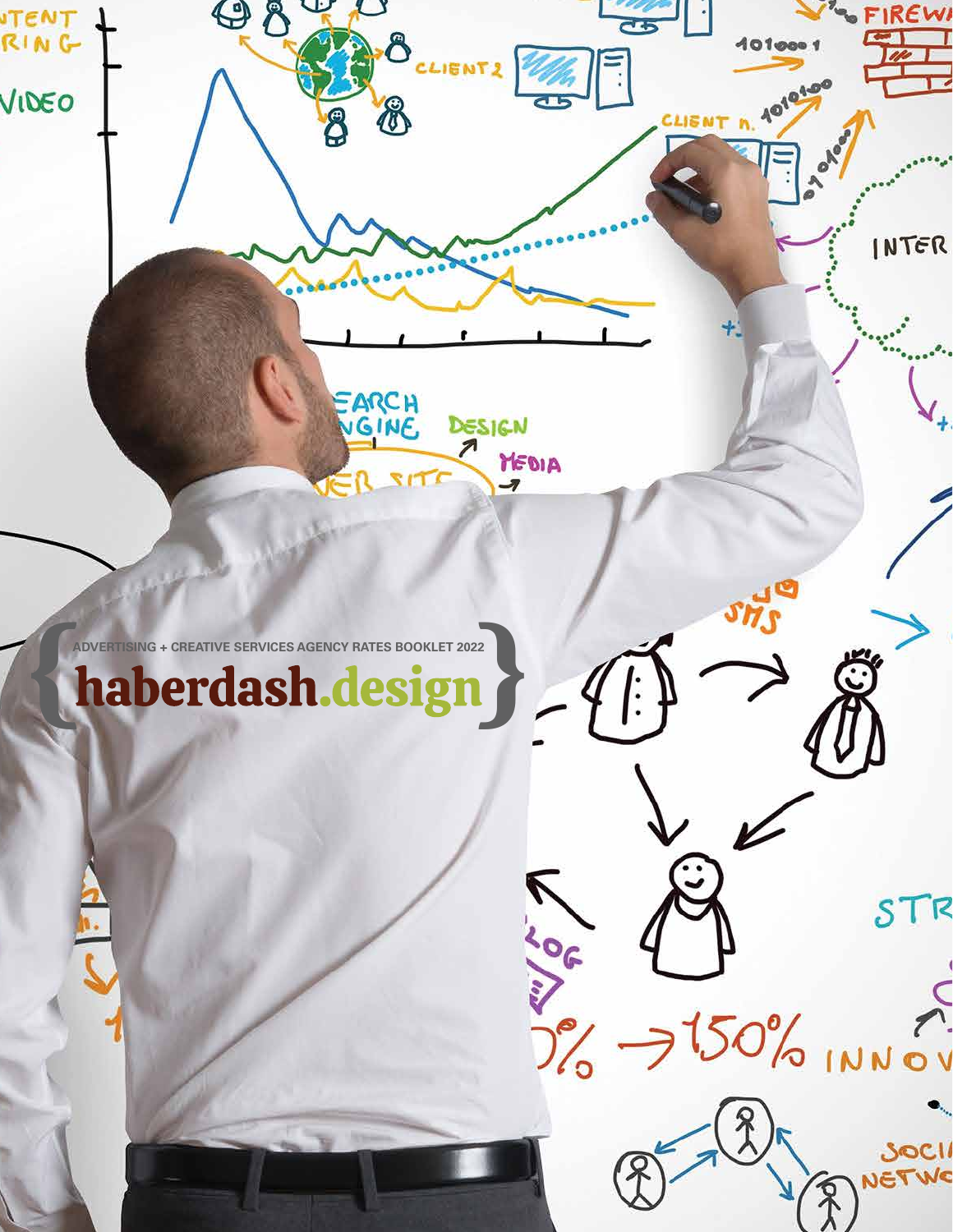# haberdash.design

# AGENCY SERVICES

#### *Graphic Design*

 Graphic design is a craft where one creates visual communications by applying a visual hierarchy, page layout techniques, typography, and imagery to focus on the logic of displaying elements in interactive designs and optimize the user experience.

 I specialize in developing conceptual designs and campaigns for web marketing materials. I've worked with QuarkXPress in the past and currently Adobe InDesign, Illustrator, Photoshop, and several other tools in the Creative Cloud Suite.

#### *Web Development*

 The intent of web development is to translate user interface and experience designs and create a collection of documents and applications that rest on a server and are called upon to display information while providing a user-friendly interface.

 Predominantly, I work with HTML5/CSS3 in a Javascript, API, and Markdown (JAMstack) development framework. I'm proficient with Javascript, jQuery, React, JSON, and SASS/SCSS. Other languages such as ASP.net and PHP are also framworks I currently support. I automate and utilize tools such as NPM, Gulp, Git, and work on databases like MongoDB or with SQL for WordPress.

## *Search Engine Optimization*

Search engine optimization (SEO) is the practice of increasing the quantity and quality of traffic to your website through organic search engine results. The higher visibility your pages have, the more chances of prospective and existing leads to your business.

 All the basics of setting up SEO and working with marketing teams to adjust web development and design to accomodate new promotional information and implement tags, keywords, and SEO site structure. Integrating Google Analytics with exisitng ReactJS, SharePoint, or external website frameworks as well as advanced analytics tags. Organize dashboards, implement complex targeted clicks, tracking, etc.

#### *Branding and Corporate Identity*

 Commercial businesses often seek to generate increased consumption of their products or services through branding, which involves the repetition of an image or product name in an effort to associate related qualities with the brand in the minds of consumers. Different types of media can be used to deliver these messages, including traditional media such as newspapers, magazines, television, radio, outdoor signage, direct mail and even new media such as websites and email marketing.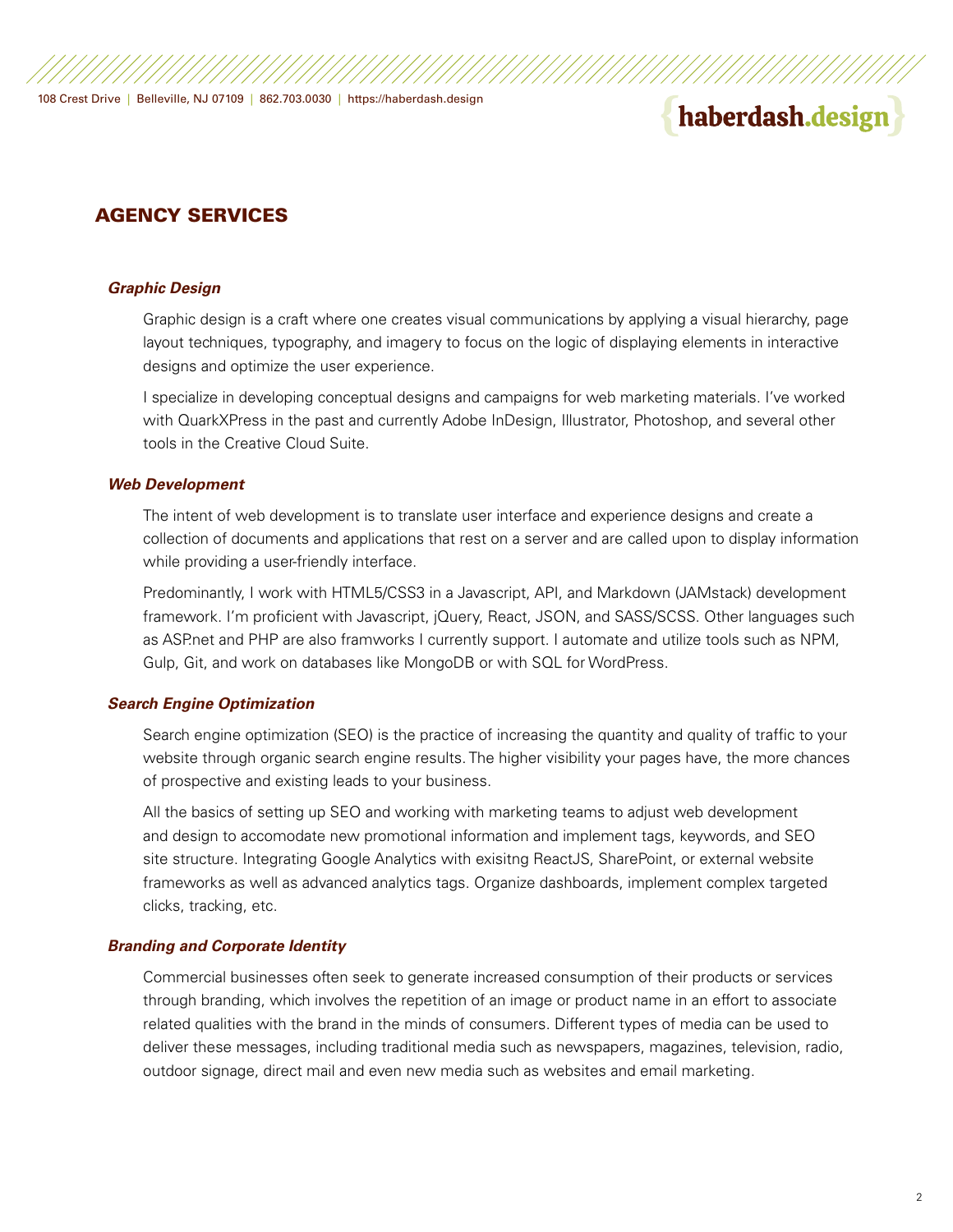# haberdash.design

# AGENCY SERVICES cont'd...

### *UI / UX Design & Consultation*

 Creating and animating SVG graphics. Utilizing 12-column structures for designing websites, applications, or interactive elements with or without frameworks such as Bootstrap. Styling custom elements for SharePoint webparts. Discovery processes for finding what we can and cannot implement on a client server structure. Help plan timelines for UI / UX elements.

## *Microinteractions & Interactive Elements*

 Small or large SVG animations and integrated videos. These can range from special treatments of buttons to interactive videos with table of contents and jump links. Scrolling infographic pages that come to life. Special effects for website elements.

### *Gamification and Interactive Infographics with Data & Databases*

 All of the above may be implemented into a gamification strategy, hosting, scripting, animations, data, and analytics may be saved securely and accessed. Assist the process from concept to completion to help implement modern technology for faster interactive elements.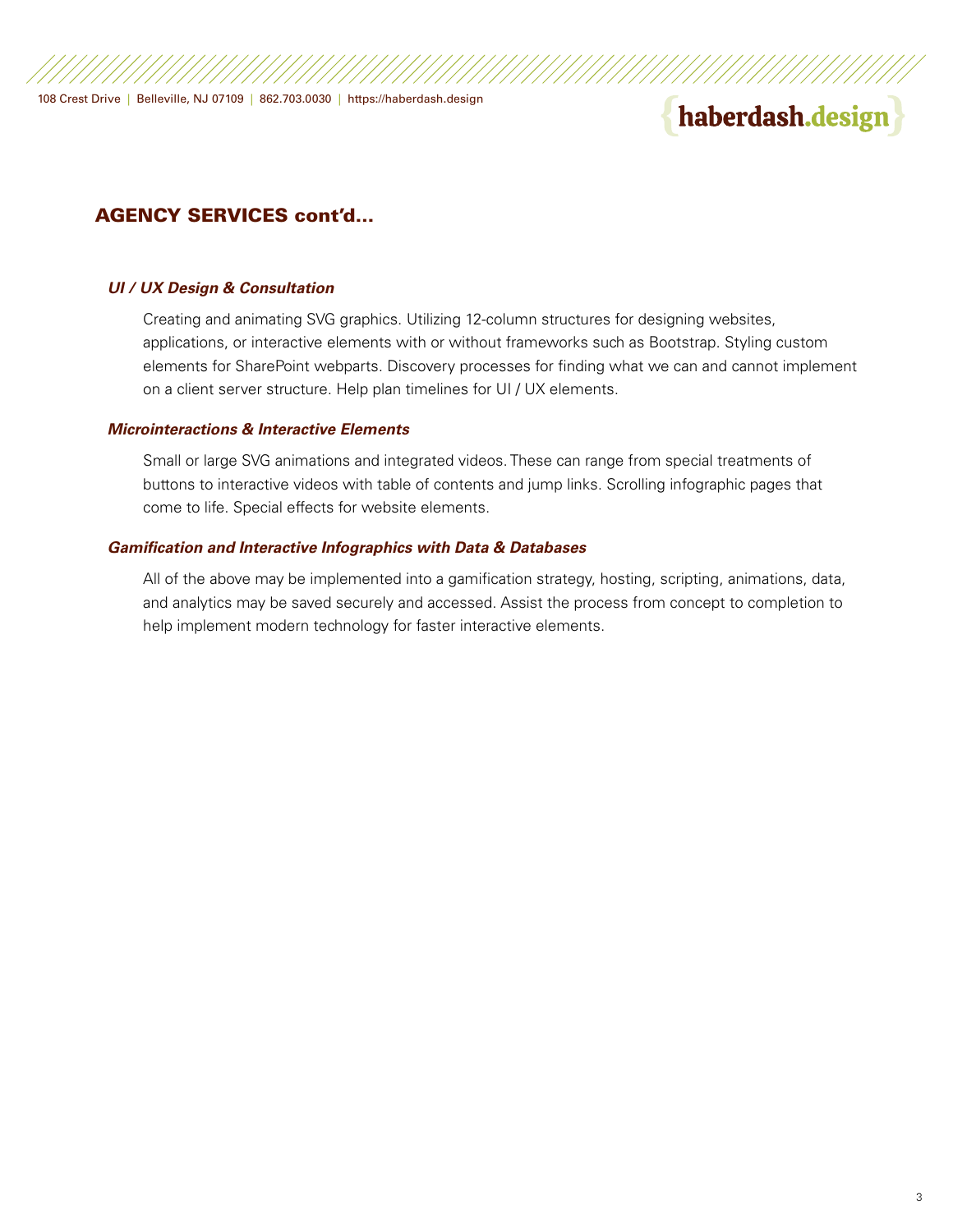# haberdash.design

# Print + Web Ads

*Haberdäsh Design provides design, code and production for print and web advertising on a schedule developed with an Account Director.*

## *Project Estimates Quote*

After initial meetings for discussing and gathering project specifications, a quoted estimate will be developed for the cost of production. If a project exceeds the estimated timeframe and budget (see below), the client is notified before continuing further and renegotiate and approve costs for completion.

#### *Budget + Redesigns*

The budget is predetermined by your goals and all media placements or web space is purchased by the agency and reimbursed by the client, unless managed by the client. No purchases are made without authorization and all design is subject to the design and proof process. Any redesign is requoted with additional production costs applied for the new approach.

## *Design Concept + Proofs*

A project will pass from the design team to art direction and then proofreading to catch all possible errors in information provided. Style is also double checked to assure it follows proper guidelines along with press and client specifications.

#### *Client Approval + Corrections*

All projects must be approved by the client in order for the job to be completed and sale final. After internal proofing is complete, together we revise up to three rounds of any major revisions and minor fixes to complete the project.

## Agency Rates

*Hourly rates plus additional rates and fees that apply throughout various design projects based on complexity and deadlines.*

#### *Design / Production + Billable Hours*

Hourly rates apply to a quoted project at \$150 for the first hour and \$75 each additional hour. This includes concept, design, building, proofreading and pre-production labor.

#### *Printing / Hosting Costs*

Haberdäsh Design has an extensive printing network and will quote the most affordable bulk printing costs to all direct mail and in-house material. With a variety of hosting options, we can provide options to host progressive web applications and APIs.

## *Shipping/Mailing Fees*

Additional fees apply for shipping and mailing final projects or direct mail to a location with post office or courier mailing and shipping rates.

#### *Media Placement Planning*

Media placements are added on as direct reimbursement from the media group/publisher.

## *Web Development Rates*

Web sites begin at \$150/page for intial development and hourly rate maintenance following production rates above for the estimate of the project. Monthly maintenance may be applied as a retainer rate based on total hours needed per month for one year or on an hourly rate above upon request.

#### *Search Engine Optimization Rates*

Initial setup and connection of a web site for search engine optimization purposes is \$300. Afterwards, all work follows the hourly rates above.